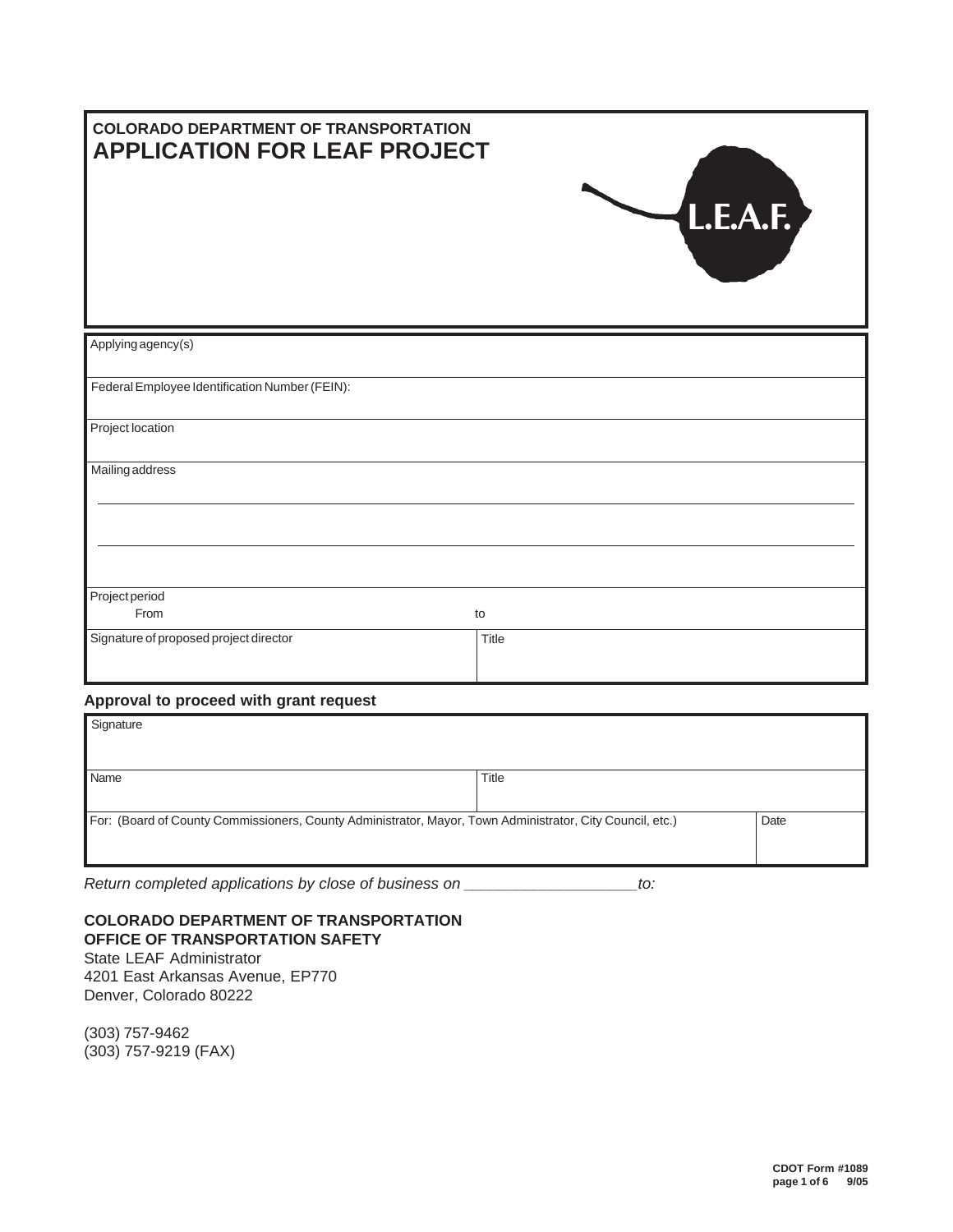| <b>Requested Information</b>                                                                                                                                          | $\frac{1}{2}$ . $\frac{1}{2}$ . $\frac{1}{2}$ . $\frac{1}{2}$ . $\frac{1}{2}$ . $\frac{1}{2}$ . $\frac{1}{2}$ . $\frac{1}{2}$ . $\frac{1}{2}$ |
|-----------------------------------------------------------------------------------------------------------------------------------------------------------------------|-----------------------------------------------------------------------------------------------------------------------------------------------|
| Number of DUI related arrests:                                                                                                                                        |                                                                                                                                               |
|                                                                                                                                                                       | $\overline{\phantom{a}}$ , in the first six months of 20 $\overline{\phantom{a}}$ $\overline{\phantom{a}}$                                    |
| Of those above, how many where non-crash related DUI arrests?                                                                                                         | What was the average BAC for the DUI arrests listed above?                                                                                    |
| Of those above, how many involved drugs other than alcohol?                                                                                                           | Total number of traffic crashes in your city/county during above<br>period?                                                                   |
| Total number of alcohol/drug related fatal traffic crashes within your<br>city/county during the above period?                                                        | Total number of alcohol/drug related injury traffic crashes within your<br>city/county during the above period?                               |
| Total number of accidents where one or more drivers were legally<br>impaired as a percentage of the total crashes within your city/county<br>during the above period? | What information source was utilized to compile the above data?                                                                               |
| What is the number of officers presently patrolling where any/all of their duties include DUI enforcement?                                                            |                                                                                                                                               |
| Of those officers above, how many are certified in the Standardized<br>Field Sobriety Tests (SFST)?                                                                   | Will officers working as a LEAF funded FTE or LEAF overtime be<br>SFST certified?                                                             |
|                                                                                                                                                                       |                                                                                                                                               |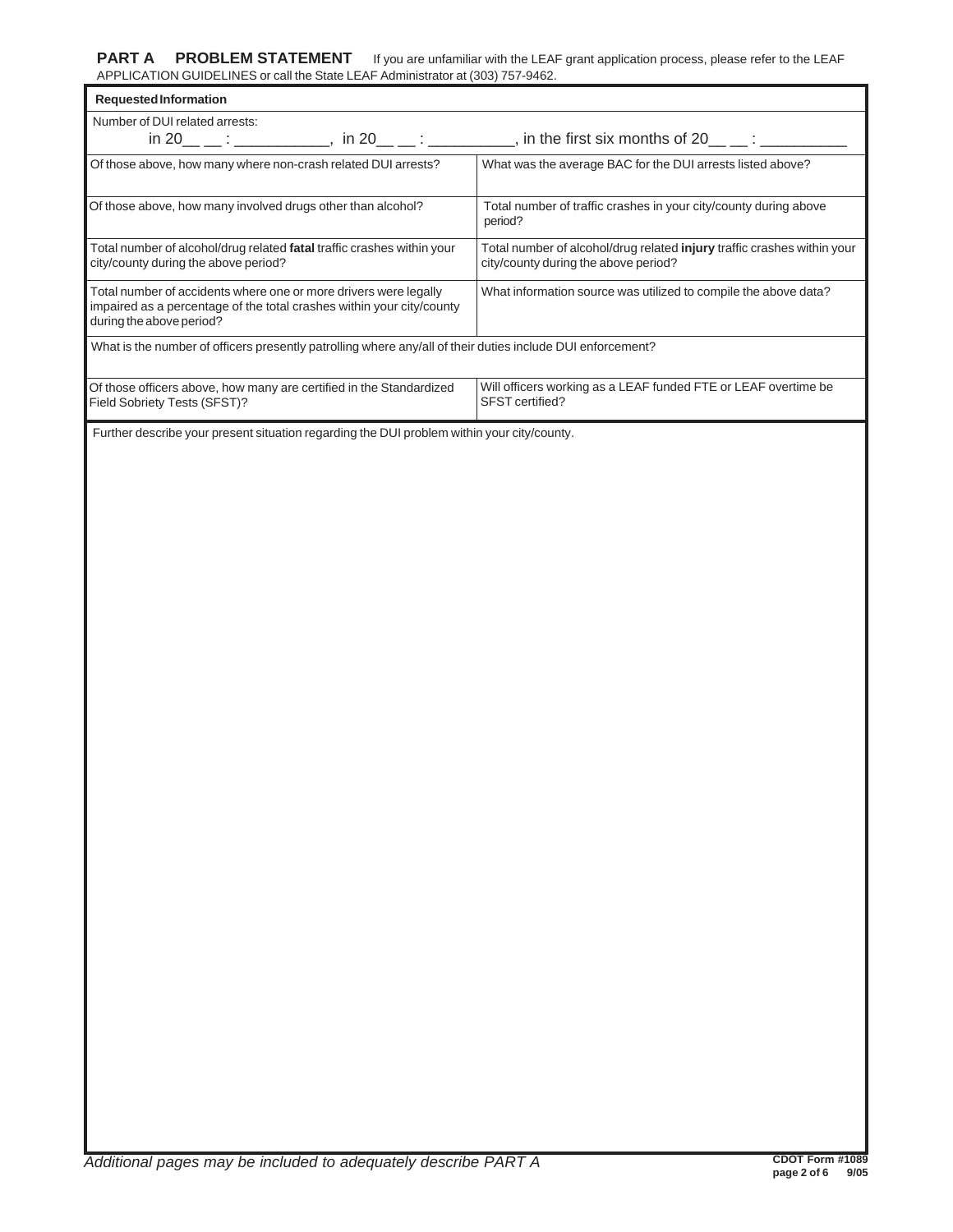| Requested Information                                                                                                                                                       |                                                                                                                                            |
|-----------------------------------------------------------------------------------------------------------------------------------------------------------------------------|--------------------------------------------------------------------------------------------------------------------------------------------|
| How many DUI checkpoints and DUI saturation patrols will your city/<br>count conduct in 20____?                                                                             | Does your agency have the capability to run the required LEAF<br>Grant Manager computer reporting software program? (Windows 95/<br>98/NT) |
| Department of Transportation (CDOT)? Please state your agency's specific enforcement plans for the Heat Is On! campaign in 20__ and<br>the DUI Checkpoint Colorado program. | What will your city/county do during 20___ to confirm your involvement with any DUI media campaigns endorsed by LEAF and the Colorado      |
|                                                                                                                                                                             |                                                                                                                                            |
|                                                                                                                                                                             |                                                                                                                                            |
|                                                                                                                                                                             |                                                                                                                                            |
| List your funding priorities. If selected, what impact will LEAF funds have on your agency's Impaired Driving Enforcement efforts?                                          |                                                                                                                                            |
|                                                                                                                                                                             |                                                                                                                                            |
|                                                                                                                                                                             |                                                                                                                                            |
|                                                                                                                                                                             |                                                                                                                                            |
|                                                                                                                                                                             |                                                                                                                                            |
| other proactive efforts that your department has taken to reduce the incidence of problems associated with impaired driving.                                                | Further describe your proposal. Describe your agency's operational commitment to DUI/DUID enforcement for 20____. Furthermore, describe    |
|                                                                                                                                                                             |                                                                                                                                            |
|                                                                                                                                                                             |                                                                                                                                            |
|                                                                                                                                                                             |                                                                                                                                            |
|                                                                                                                                                                             |                                                                                                                                            |
|                                                                                                                                                                             |                                                                                                                                            |
|                                                                                                                                                                             |                                                                                                                                            |
|                                                                                                                                                                             |                                                                                                                                            |
|                                                                                                                                                                             |                                                                                                                                            |
|                                                                                                                                                                             |                                                                                                                                            |
|                                                                                                                                                                             |                                                                                                                                            |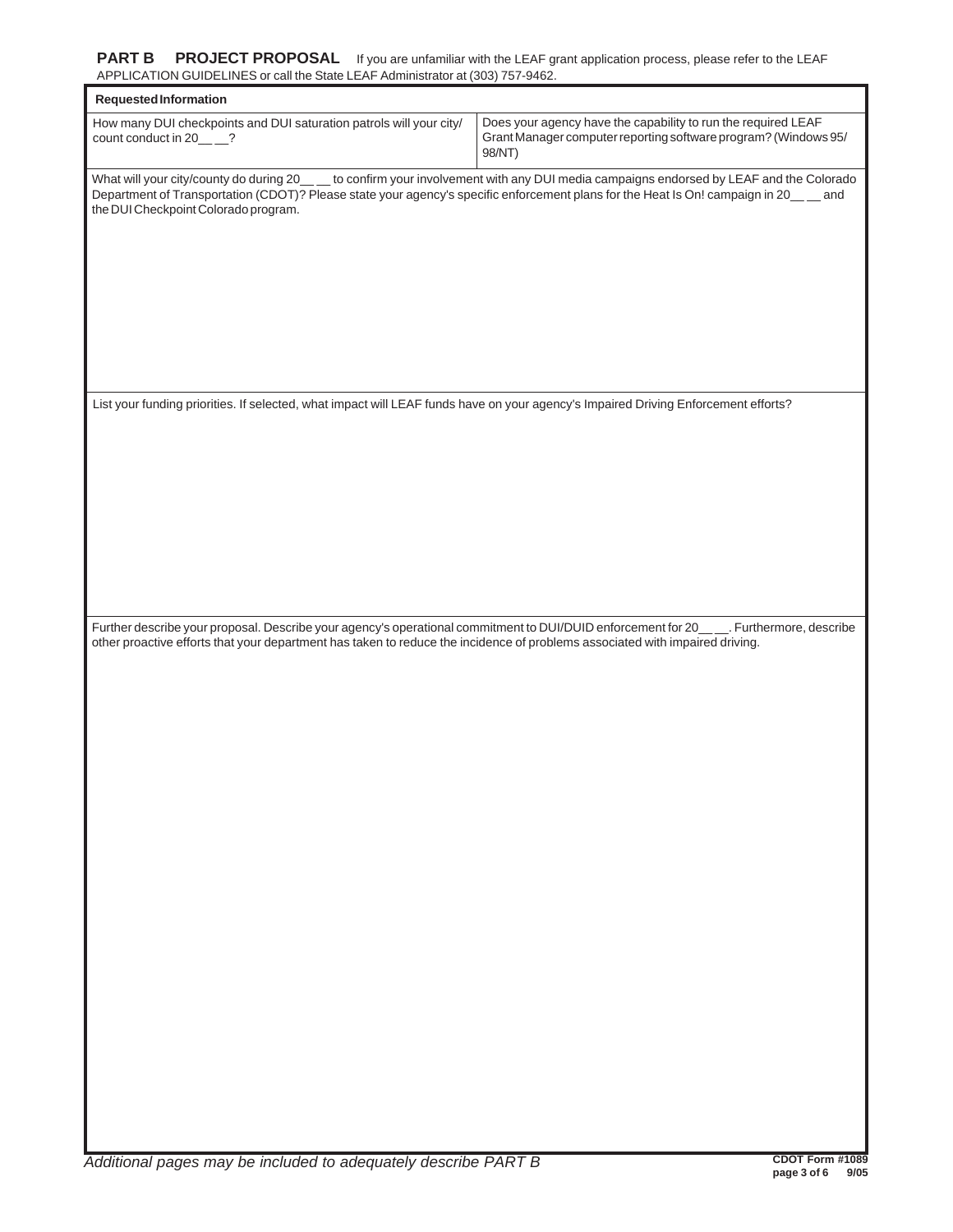### **LEAF Salaries**

| Position                   | Base pay | <b>Benefits</b> | Total | No. of units<br>(Months, weeks,<br>days or hours) | <b>LEAF</b> cost |
|----------------------------|----------|-----------------|-------|---------------------------------------------------|------------------|
|                            |          |                 |       |                                                   |                  |
|                            |          |                 |       |                                                   |                  |
|                            |          |                 |       |                                                   |                  |
|                            |          |                 |       |                                                   |                  |
| <b>Total LEAF salaries</b> |          |                 |       |                                                   | \$               |

### **LEAF Overtime**

| Position                   | Overtime rate | Number of<br>hours | <b>LEAF</b> cost |
|----------------------------|---------------|--------------------|------------------|
|                            |               |                    |                  |
|                            |               |                    |                  |
|                            |               |                    |                  |
|                            |               |                    |                  |
|                            |               |                    |                  |
| <b>Total LEAF overtime</b> |               |                    | \$               |

#### **LEAF Contractual Services**

| Contractor                      | Services | LEAF cost |
|---------------------------------|----------|-----------|
|                                 |          |           |
|                                 |          |           |
|                                 |          |           |
| Total LEAF contractual services |          |           |

| Total LEAF personal services |  |
|------------------------------|--|
|                              |  |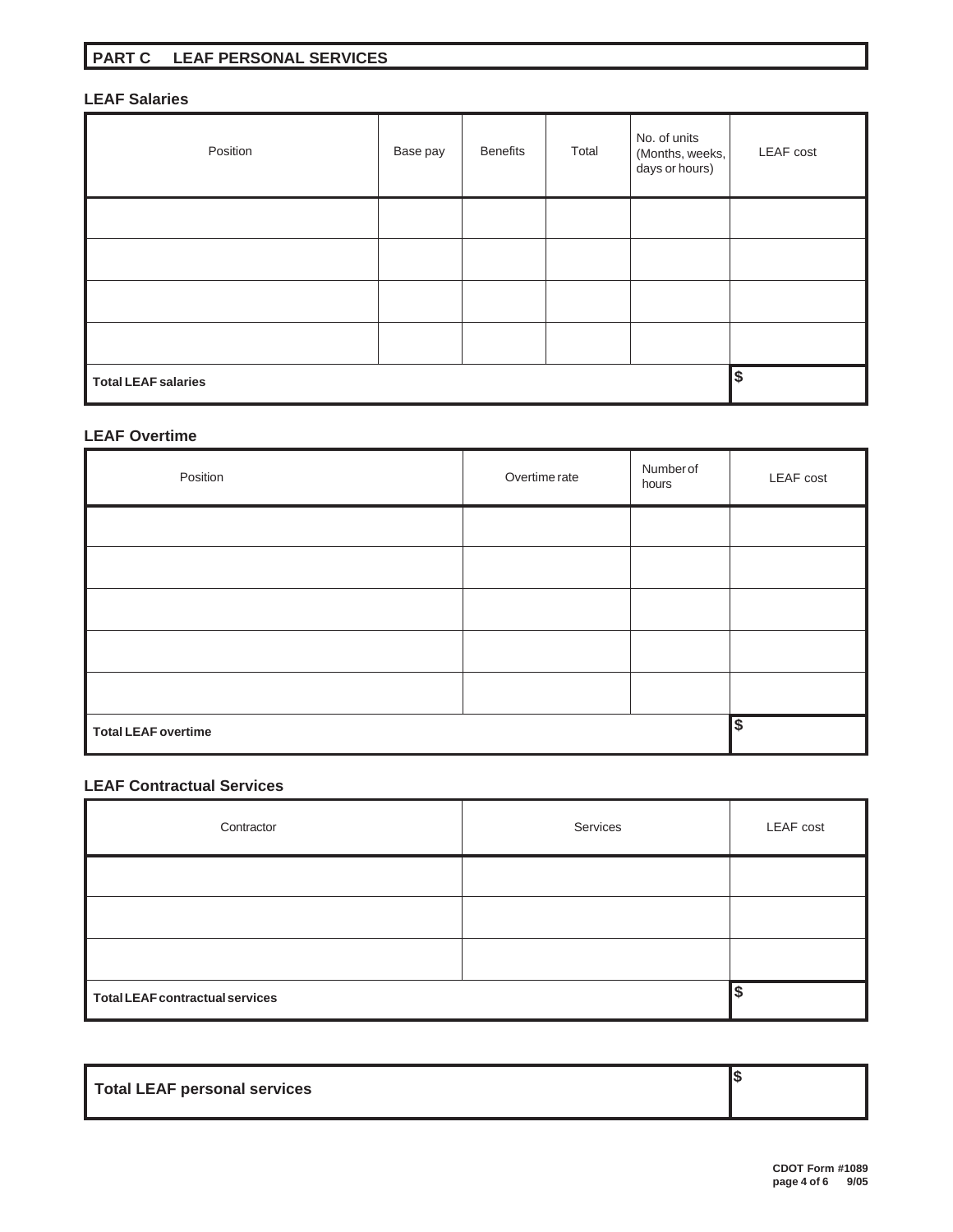|                                     | <b>PART D</b> LEAF OPERATING EXPENSES (cost per unit under \$5,000) |                    |               |                  |
|-------------------------------------|---------------------------------------------------------------------|--------------------|---------------|------------------|
|                                     | Description                                                         | Number of<br>units | Cost per unit | <b>LEAF</b> cost |
|                                     |                                                                     |                    |               |                  |
|                                     |                                                                     |                    |               |                  |
|                                     |                                                                     |                    |               |                  |
|                                     |                                                                     |                    |               |                  |
| <b>Total LEAF operating expense</b> |                                                                     |                    | \$            |                  |

| <b>PART E</b> LEAF CAPITAL EQUIPMENT (cost per unit \$5,000 or more) |                   |               |                  |
|----------------------------------------------------------------------|-------------------|---------------|------------------|
| Description                                                          | Numberof<br>units | Cost per unit | <b>LEAF</b> cost |
|                                                                      |                   |               |                  |
|                                                                      |                   |               |                  |
|                                                                      |                   |               |                  |
|                                                                      |                   |               |                  |
|                                                                      |                   |               |                  |
|                                                                      |                   |               |                  |
| <b>Total LEAF capital equipment</b>                                  |                   |               | \$               |

| PART F LEAF TRAVEL AND SUBSISTENCE       |                  |
|------------------------------------------|------------------|
| Purpose                                  | <b>LEAF</b> cost |
|                                          |                  |
|                                          |                  |
|                                          |                  |
|                                          |                  |
| <b>Total LEAF travel and subsistance</b> | $\overline{\$}$  |